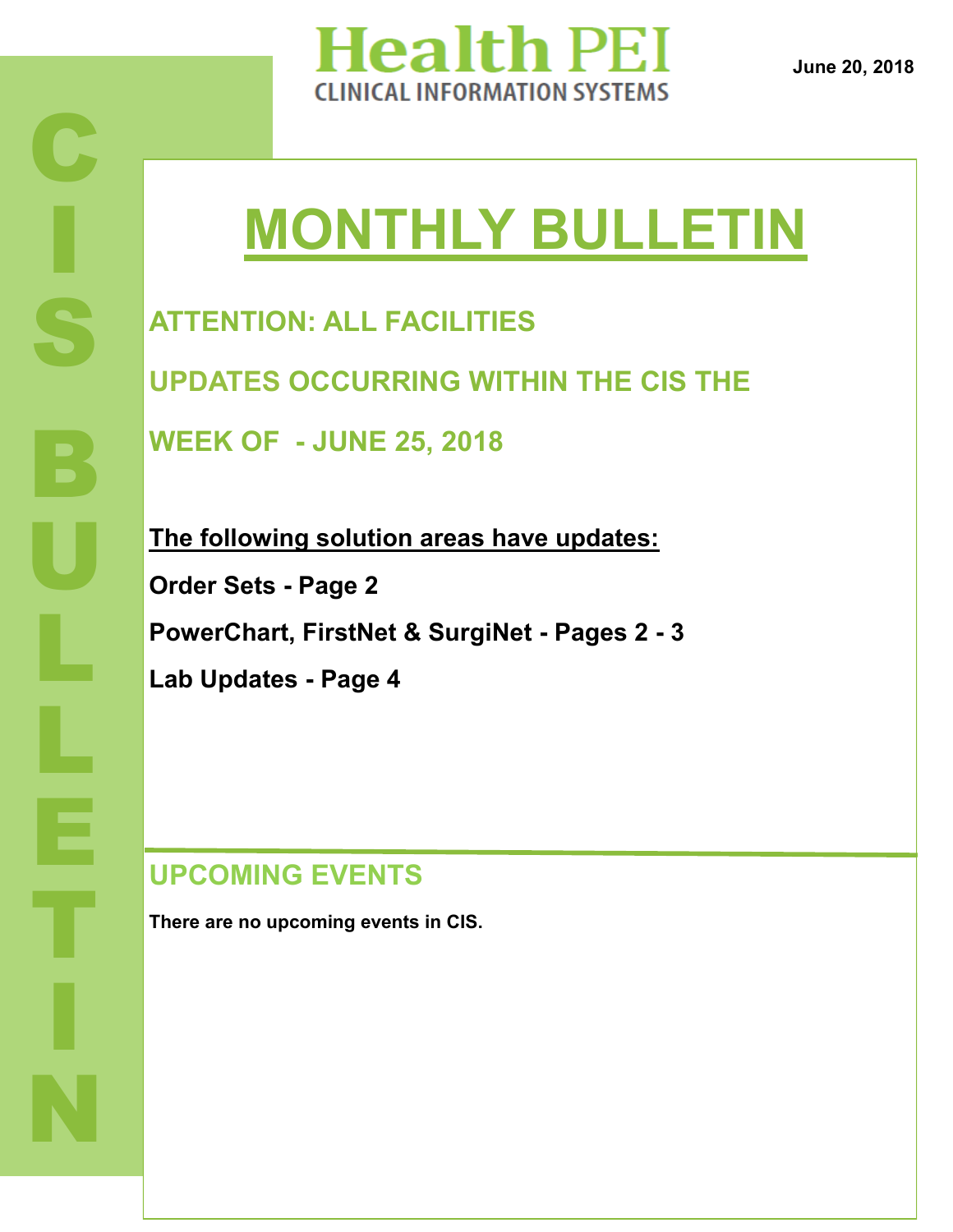# **Health PEI INICAL INFORMATION SYSTEMS**

# **Order Set Updates:**

- 1. Modified! **-** ICU Tube Feeding Order Sets are now split into gastric and intestinal tube feeds and there are separate ones for PCH and QEH.
- 2. New! Each of the four ICU Tube feeding Orders Sets will now contain a Feeding Tube Unclogging Subphase for occluded lines.
- 3. New! Dexmedetomidine for Critically Ill Patients.
- 4. Updated! ED ICU DKA Admit has been updated to reflect 2018 Clinical Guidelines.

# **PowerChart, FirstNet & SurgiNet Updates:**

**Change to Patient Lists:** Room and Beds from ICU QEH and CCU QEH Nursing Units will be combined to ICU QEH

Patient List in PowerChart



#### Access Management

| ×               | Room-Bed                 | <b>Bed Status</b>  | LOA | Disease Alert | Patient Name                    | <b>MRN</b> | Enc Nbr  |
|-----------------|--------------------------|--------------------|-----|---------------|---------------------------------|------------|----------|
| ē               | <b>DOU QEH</b>           |                    |     |               |                                 |            |          |
|                 | $1-1$                    | Assigned           |     |               | ZZ TEST, PATIENT SIX            | 888000858  | 05210235 |
| OEH             | $10-1$                   | Assigned           |     |               | <b>ZZTEST, PATIENT BEDEIGHT</b> | 888000881  | 05210184 |
|                 | $11-1$                   | Assigned           |     | <b>CRE</b>    | <b>ZZ TEST, PATIENT ELEVEN</b>  | 888000871  | 05210222 |
|                 | $12-1$                   | <b>Bed Closure</b> |     |               |                                 |            |          |
|                 | $2 - 1$                  | Assigned           |     | C. Difficile  | <b>ZZTEST, PATIENT NINETEEN</b> | 888000868  | 05210268 |
|                 | $3-1$                    | Available          |     |               |                                 |            |          |
|                 | $4 - 1$                  | Available          |     |               | <b>ZZTEST, PATIENT FOURTEEN</b> | 888000861  | 05210219 |
|                 | $5-1$                    | Available          |     |               |                                 |            |          |
|                 | $6-1$                    | Available          |     |               |                                 |            |          |
|                 | $\overline{\phantom{a}}$ |                    |     | m             |                                 |            |          |
| ×<br>ccu<br>OEH |                          |                    |     |               |                                 |            |          |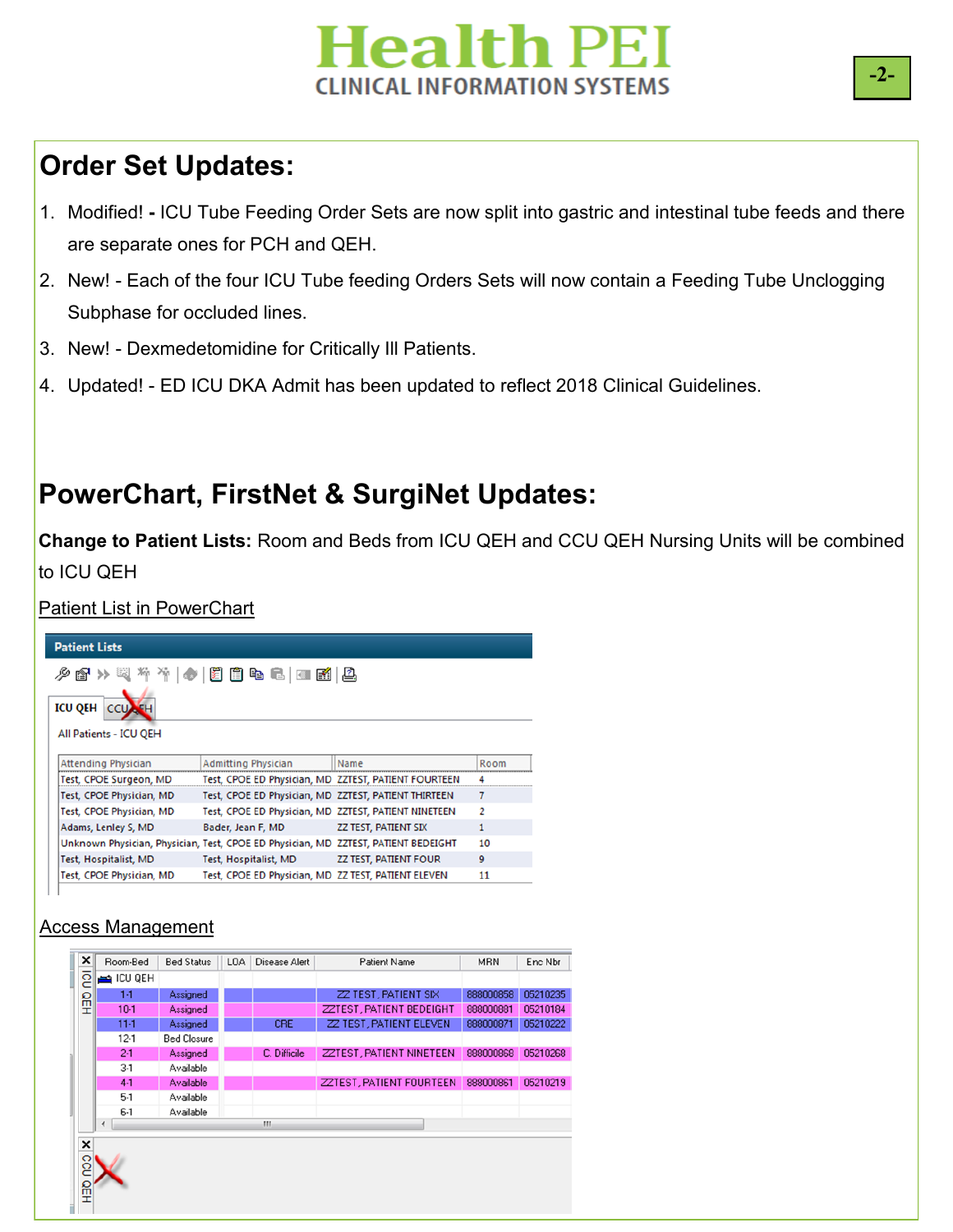

### **PowerChart, FirstNet & SurgiNet Updates: (continued)**

**Additional Discharge Instructions Order on Discharge Powerplans:**

|                | 88        | Component                                                              | <b>Status</b> | <b>Details</b>                                                                           |
|----------------|-----------|------------------------------------------------------------------------|---------------|------------------------------------------------------------------------------------------|
|                |           | <b>GENSURG Discharge (Initiated Pending)</b>                           |               |                                                                                          |
|                |           | 4 Admit/Transfer/Discharge                                             |               |                                                                                          |
|                | Discharge |                                                                        |               |                                                                                          |
| ⊽              |           | Discharge                                                              |               | Disposition: Discharged With Approval, Location: Home                                    |
| 罓              | п         | <b>Additional Discharge Information</b>                                |               |                                                                                          |
|                |           | <b>Discharge Instructions:</b>                                         |               |                                                                                          |
| □              |           | Follow up Appointment                                                  |               | with Primary Care Provider as necessary.                                                 |
| п              | 67        | <b>Follow up Appointment</b>                                           |               | with Surgeon as necessary.                                                               |
| $\blacksquare$ |           |                                                                        |               | the most control                                                                         |
|                | 十名瓦       | $   \cdot   $<br>Instructions(255 characters):  <br><no items=""></no> |               | ÷F<br>÷<br>----<br><b>Start Date/Time:</b>                                               |
|                |           |                                                                        |               | <b>Discharge Instructions</b>                                                            |
|                |           |                                                                        |               |                                                                                          |
|                |           | <b>Physician Follow-up Orders:</b>                                     |               | Discharge Disposition: Discharged With Approval, Location: Home, Date: 2018-Jun-15 12:09 |

#### **Orders Page - Related Results Opening Instead of View**

The **Related Results** band will display and collapse the **View** band when an order has an associated related result. This is a safety feature to allow for quick review of related results. To return back to the **View** band, you must click on **View**.

| A Orders<br>≺                                                               |                                 |                                                                 |                 |                                                                                                                 |      |                                                                      | [D] Full screen <b>m</b> Print 2 3 minutes ago |
|-----------------------------------------------------------------------------|---------------------------------|-----------------------------------------------------------------|-----------------|-----------------------------------------------------------------------------------------------------------------|------|----------------------------------------------------------------------|------------------------------------------------|
| + Add   Pocument Medication by Hx   Reconciliation v   A Check Interactions |                                 |                                                                 |                 |                                                                                                                 |      | <b>Reconciliation Status</b><br>Meds History V Admission V Discharge |                                                |
| <b>Orders</b> Medication List                                               |                                 |                                                                 |                 |                                                                                                                 |      |                                                                      |                                                |
| к                                                                           | <b>Orders for Signature</b>     |                                                                 |                 |                                                                                                                 |      |                                                                      |                                                |
| View                                                                        | 88                              | <b>⑦ 吗 ♡ Order Name</b>                                         | Status<br>Start | Details                                                                                                         |      |                                                                      |                                                |
| <b>Related Results (2)</b>                                                  | $\Delta$                        | Admit: 9/17/2015 3:07 PM                                        |                 |                                                                                                                 |      |                                                                      |                                                |
| $\Box$ BUN                                                                  | 4 Medications                   |                                                                 |                 |                                                                                                                 |      |                                                                      |                                                |
| 10/11/2016 12<br>11                                                         | ™                               | vancomvcin                                                      | Order           | 10/11/2016 1:00 P 250 mg, Oral, Powder-Recon, g6hr, First Dose: 10/11/2016 1:00 PM CDT, 10/11/2016 12:53 PM CDT |      |                                                                      |                                                |
| Creatinine Lvl                                                              |                                 |                                                                 |                 |                                                                                                                 |      |                                                                      |                                                |
| 1.1<br>10/11/2016 12                                                        |                                 |                                                                 |                 |                                                                                                                 |      |                                                                      |                                                |
|                                                                             |                                 |                                                                 |                 |                                                                                                                 |      |                                                                      |                                                |
|                                                                             | <b>E</b> Details for Vancomycin |                                                                 |                 |                                                                                                                 |      |                                                                      |                                                |
|                                                                             |                                 |                                                                 |                 |                                                                                                                 |      |                                                                      |                                                |
|                                                                             |                                 | Details : Ingredient Details   III Order Comments   @ Diagnoses |                 |                                                                                                                 |      |                                                                      |                                                |
|                                                                             | $  \cdot  $                     |                                                                 |                 |                                                                                                                 |      |                                                                      |                                                |
|                                                                             | $+$ 8 in $-$                    |                                                                 |                 |                                                                                                                 |      | Remaining Administrations: (Unknown) Stop: (Unknown)                 |                                                |
|                                                                             | *Dose:                          | 250 mg                                                          | $\checkmark$    | *Route of administration:                                                                                       | Oral | $\checkmark$                                                         | Î                                              |
|                                                                             |                                 | Drug Form: Powder-Recon                                         | $\checkmark$    | *Frequency:                                                                                                     | q6hr | $\checkmark$                                                         |                                                |
|                                                                             | <b>Duration:</b>                |                                                                 | $\checkmark$    | PRN:                                                                                                            |      | $\check{}$                                                           |                                                |
|                                                                             |                                 |                                                                 |                 |                                                                                                                 |      |                                                                      |                                                |
|                                                                             |                                 |                                                                 |                 |                                                                                                                 |      |                                                                      |                                                |
|                                                                             | 0 Missing Required Details      | Dx Table<br>Orders For Cosignature                              |                 |                                                                                                                 |      |                                                                      | Sign                                           |